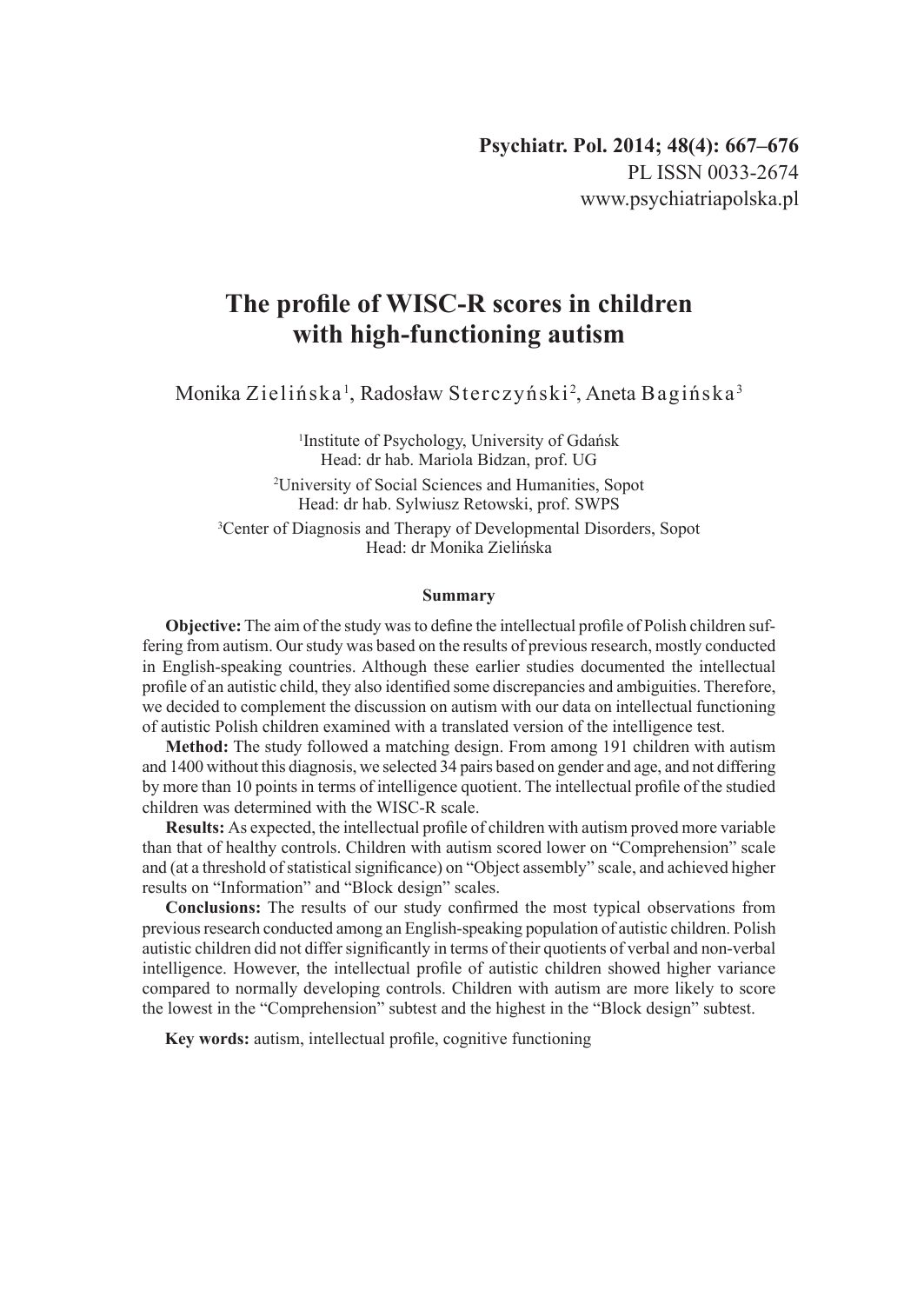# **Introduction**

Autism is a severe developmental disorder which starts in early childhood, and manifests as maladjustment to social interaction, speech and communication disorders, and behavioral disorders. Most (70-75%) children with autism are additionally diagnosed with delayed intellectual development, and only 25-30% of the patients have average or above the average scores of intelligence quotient [1]. Children, whose intelligence quotient amounts to 70 or more are referred to as patients with High- -Functioning Autism (HFA) [2]. About 8-30 per 10 000 children suffer from classic form of autism [1, 3], and 36-40 per 10 000 have Asperger's syndrome [4]; however, the prevalence increases up to 60 per 10 000, if the complete spectrum of pervasive developmental disorders is taken into account [3].

WISC intelligence scales are undoubtedly the most popular tests used for the evaluation of school children [5]. Intellectual functioning represents one of the most frequently examined processes among autistic patients. Based on the WISC scores, we can assist parents of children with pervasive developmental disorders in making decisions about further stages of education [2], predict future achievements of their offspring, monitor the progress of the therapeutic process [6], and obtain additional information required for the purposes of differential diagnosis [7, 8].

Consequently, many of the previous studies used the Wechsler Intelligence Scale (WISC) to examine the intelligence of children with pervasive developmental disorders [8].

The spectrum of Wechsler intelligence scales comprises of WISC-R, WISC-III, and WISC-IV. The first, WISC-R, was developed by Wechsler in 1974, and its subsequent adaptations were released after his death, in 1991 and 2003, respectively. Presently we use the 1991 WISC-R scale, which was adapted into Polish. The remaining two tests, WISC-III and currently used worldwide WISC-IV, differ from WISC-R in terms of more recent norms and scale structure [5]. Consequently, we will only refer to those previous studies, which used WISC-R, as they are the only ones to which we can compare our hereby presented findings.

Hundreds of studies dealing with the intellectual functioning of individuals with pervasive developmental disorders were conducted since WISC was implemented into the diagnostic process. Most of them concluded that persons with autism:

- Among verbal scales, score the lowest score in "Comprehension" [9]. and the highest in "Digit span" [10].
- Among performance scales, score the highest score in "Block design" [9] and the highest in "Picture arrangement" and "Coding" [10].

| Verbal scales |                                                            |                    |                                      |  |  |  |
|---------------|------------------------------------------------------------|--------------------|--------------------------------------|--|--|--|
|               | The lowest scores                                          | The highest scores |                                      |  |  |  |
| Comprehension | [9, 10, 11, 12, 13, 14, 15, 16, 17,<br>18, 19, 20, 21, 22] | Digit span         | [11, 14, 15, 16, 17, 18, 22, 23, 24] |  |  |  |

# Table 1. **The scores of autistic individuals achieved on the verbal scales of WISC-R**

*table continued on the next page*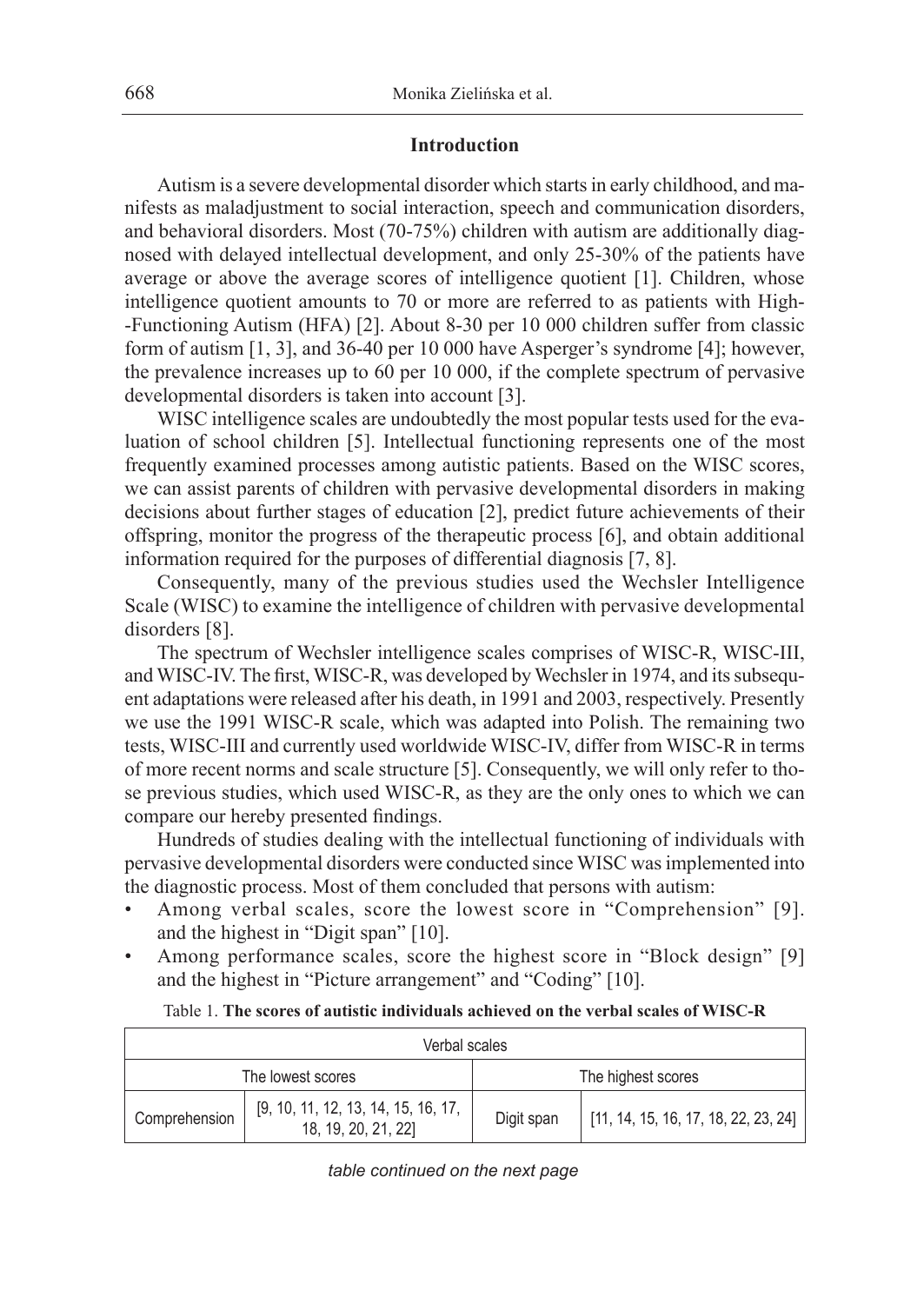| Verbal scales       |      |                          |                                                      |  |  |  |  |
|---------------------|------|--------------------------|------------------------------------------------------|--|--|--|--|
| <b>Similarities</b> | [23] | $\cdots$<br>Similarities | . 201<br>12<br>40<br>ΙZ,<br>$\overline{\phantom{a}}$ |  |  |  |  |

#### Table 2. **The scores of autistic individuals achieved on the performance scales of WISC-R**

| Performance scales  |                                  |                    |                                                                        |  |  |  |  |  |
|---------------------|----------------------------------|--------------------|------------------------------------------------------------------------|--|--|--|--|--|
|                     | The lowest scores                | The highest scores |                                                                        |  |  |  |  |  |
| Picture arrangement | [15, 16, 17, 18, 20, 23, 24, 25] | Block design       | [9, 10, 11, 12, 13, 16, 17, 18, 19,<br>20, 21, 22, 23, 24, 25, 26, 27] |  |  |  |  |  |
| Coding              | [11, 12, 13]                     |                    |                                                                        |  |  |  |  |  |

Although the results of individual studies vary, they all point to two common elements, the highest results in the "Block design" subtest, and the lowest in "Comprehension" [9].

In contrast, the data on verbal and non-verbal intelligence quotients are inconclusive. While a number of studies reported that individuals with autism score higher on performance scales, rather than on verbal scales [10, 12-15, 17, 18, 20, 28], other produced contradicting results, i.e. documented higher scores for verbal scales [11, 23, 29]. Finally, some recent studies using WISC-III<sup>1</sup> reported no differences between the level of verbal and non-verbal intelligence [9, 30, 31].

The aim of our study was to define the intellectual profile of Polish children with High-Functioning Autism. We verified whether the effects reported in previous studies, including mostly the English-speaking population, can also be observed for the intellectual profile of Polish children.

#### **Material**

We compared the intellectual profiles among 35 pairs of children. Each pair included a child with High-Functioning Autism, and a gender-, age-, and intelligence level-correspondent child without such diagnosis. In order to identify our target group, we examined 191 children with confirmed autism and 1,400 children without this diagnosis. The group of children with autism included 180 patients, whose diagnosis was established by two independent specialists, and 11 individuals diagnosed by the authors of this paper.

The control group was selected by matching, according to such criteria as gender, age, and global intelligence quotient. The highest acceptable difference of age and intelligence quotient per pair was 1 year and 10 points, respectively. The study was conducted between October 2002 and December 2012.

<sup>1</sup> We referred to the results of this study, as despite different structure of WISC-R and WISC-III scales, the distinction between verbal and performance skills remains the same.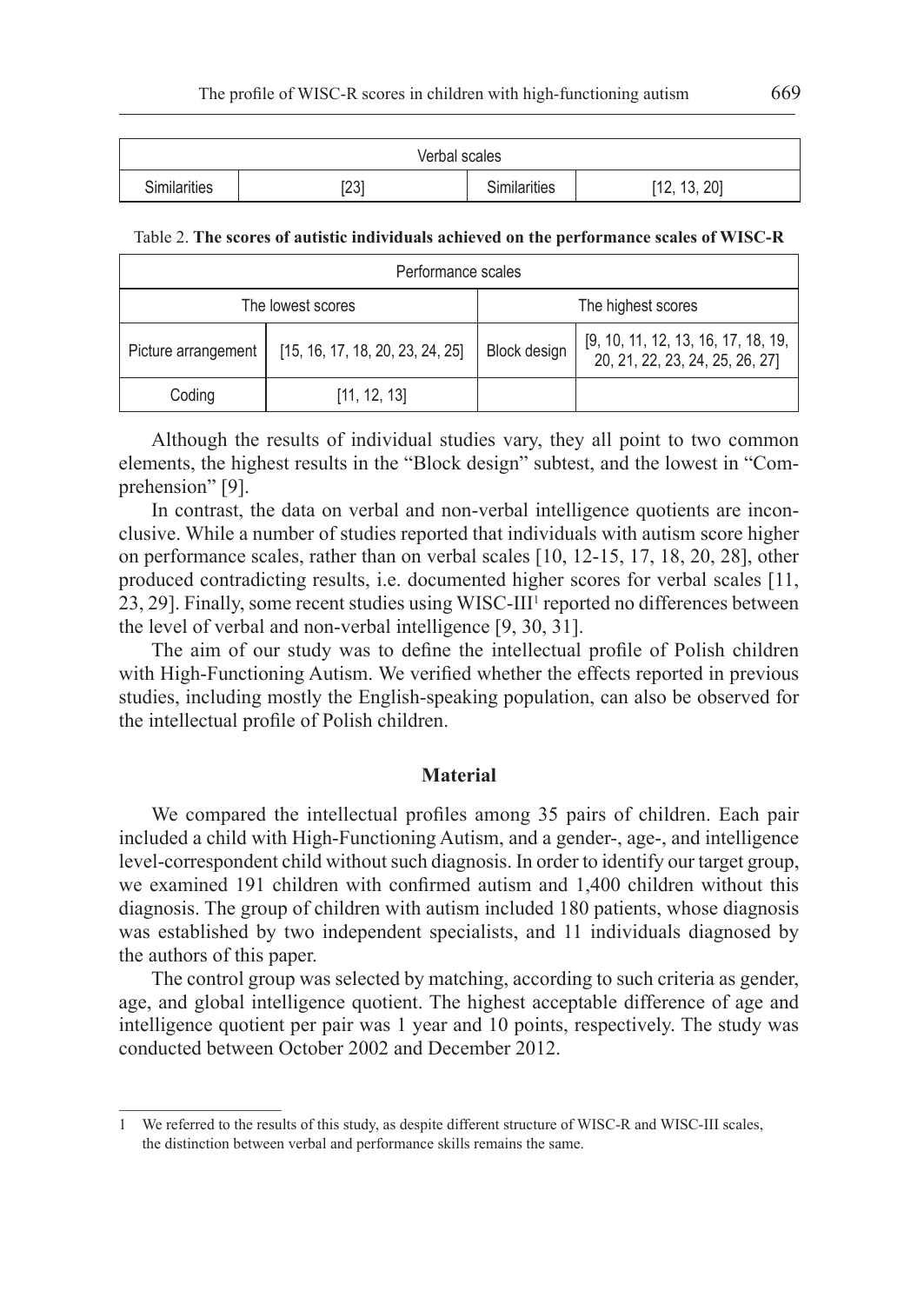#### **Method**

The study comprised of three stages: 1) selection of children with High-Functioning Autism, 2) testing the selected group with the WISC-R scale, 3) pairing the autistic children with healthy controls.

# Stage 1: Selection

The first stage of the study was carried out among 191 children diagnosed with autism. Based on the medical history taken from parents, and observation of a child's behavior, we identified 44 children who met the two criteria: (1) slight speech delay, (2) data from history and observation suggesting their ability to complete the WISC- -R test.

# Stage 2: Testing with the WISC-R scale

During the next stage, the group of 44 children with HFA were tested with Wechsler Intelligence Scale for Children (WISC-R). The examination took place at school  $(n = 1)$ , at home  $(n = 12)$ , or at the Psychological and Pedagogical Counselling Center  $(n = 32)$ , in the period between October 2002 and December 2012. The examination was conducted by a psychologist from the Center  $(n = 36)$ , 3rd year psychology students during their classes supervised by the investigator  $(n = 1)$ , or the investigator herself  $(n = 7)$ . Although the large number of examiners may be seen as a cause for doubts, it was dictated by the concerns regarding the consequences of having the WISC-R test repeated by the same examiner at too short intervals.

During this stage, we excluded five children. Four of them achieved global intelligence quotient below 70, and one did not complete the test. In the latter case, all the subscales apart from the "Arithmetic" were completed.

Eventually, the examined group included 38 children with HFA. All of them attended schools, mostly integrated classes. However, eight children attended regular schools.

## Stage 3: Pairing with the controls

The control group was selected based on about 1400 WISC-R scores obtained from healthy children between 2002 and 2012. These tests were conducted by 3rd year psychology students within the framework of their course, entitled "The evaluation of intellectual capacity of school children". The pairs were matched based on three criteria: (1) the same gender, (2) difference of age not greater than 12 months, (3) difference of WISC-R intelligence quotient not greater than 10 points.

In the case of 3 children with pervasive developmental disorders, we were unable to find pairs meeting the abovementioned criteria.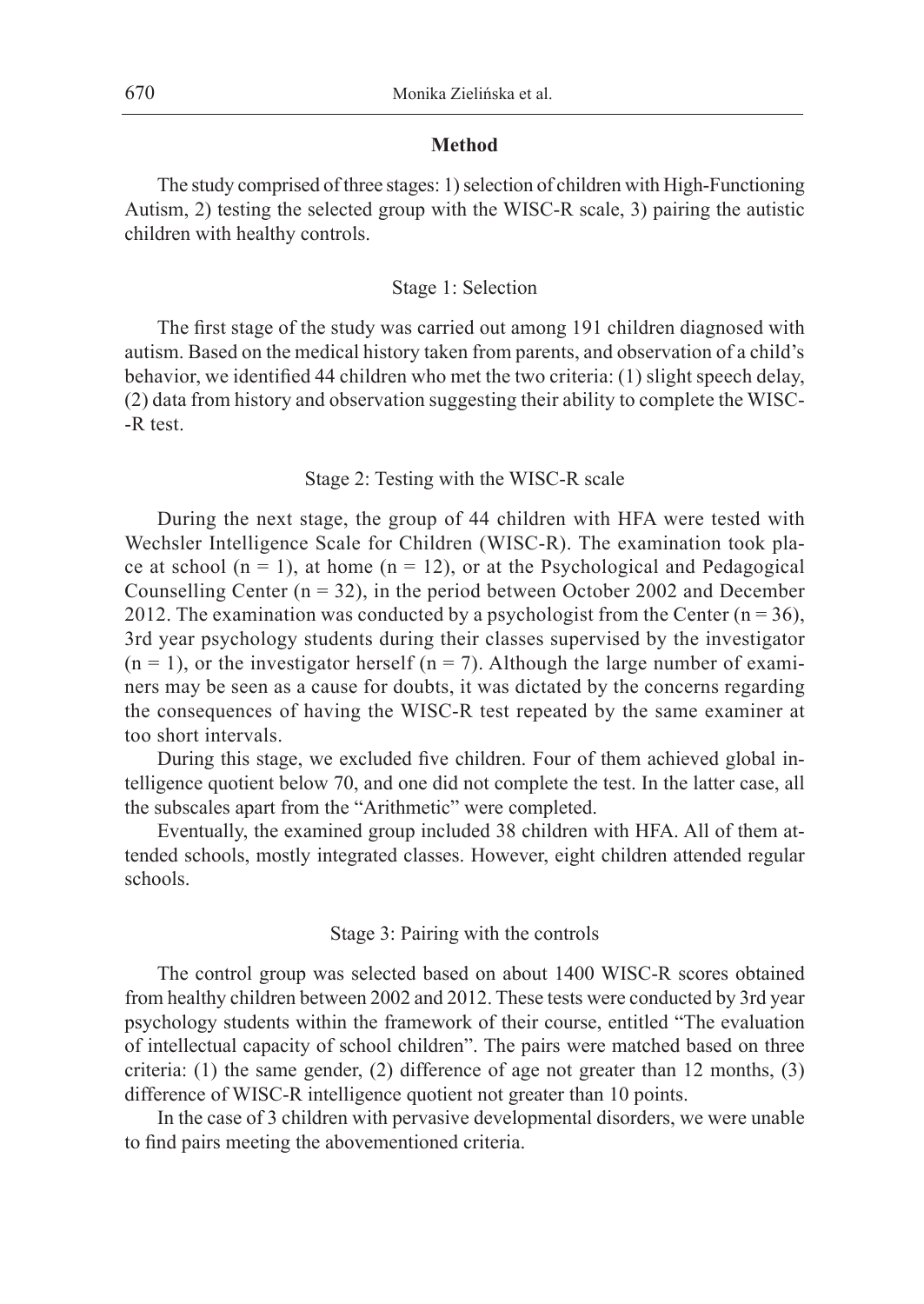The control group comprised of 35 individuals, who were examined by psychology students as a requirement for their credits. None of the children were diagnosed with any disorders classified in DSM-IV or ICD-10.

In the end, both analyzed groups included 35 children each, among them 8 girls and 27 boys. Detailed characteristics of age and intelligence quotient of the compared groups are presented in Table 3.

|            | WFA*  |           | Healthy children* |  |           | <b>Difference</b> |    |          |
|------------|-------|-----------|-------------------|--|-----------|-------------------|----|----------|
|            | M     | <b>SD</b> | M                 |  | <b>SD</b> |                   | df | $p^{**}$ |
| age        | 113.0 | 29.41     | 113.3             |  | 28.09     | $-0.26$           | 34 |          |
| IQ         | 97.1  | 16.40     | 98.2              |  | 16.83     | $-1.35$           | 34 | 0.19     |
| verbal     | 96.8  | 17.33     | 99.2              |  | 16.06     | $-1.39$           | 34 | 0.17     |
| non-verbal | 97.9  | 15.45     | 97.5              |  | 16.90     | 0.24              | 34 |          |

Table 3. **Comparison of age and intelligence quotients in the two study groups**

 $*N=35$ ,  $** p$  – two-sided critical area

The compared groups did not differ significantly in terms of age, global intelligence quotient, or the levels of intelligence in verbal and non-verbal subscales. Although the intergroup differences in the global score and non-verbal scale did not reach the threshold of statistical significance, they remained close to this value. However, selecting of a group not differentiated in terms of all three scales would be extremely difficult, due to the fact that speech delay is one of the diagnostic criteria of autism. A more restrictive adjustment for the global intelligence quotient would be reflected by more pronounced intergroup differences in the non-verbal scale, and seeing as the latter is less affected by autism, we considered it a key criterion while comparing the study groups.

#### **Results**

In order to identify a HFA-specific pattern of differences between verbal and non- -verbal skills, we conducted an analysis of variance according to 2(group) x 2(scale) model. The analysis revealed neither an overall difference between the verbal and non- -verbal score  $F(1, 34)$  < 1, nor the modification of this effect resulting from belonging to the criterion or the comparative group  $F(1, 34)$  < 1.

The scores of various WISC-R scales were compared with the T-test for dependent variables. The analysis revealed that, compared to healthy controls, children with HFA scored higher on "Information" scale  $t(34) = 2.32$  p = 0.027 and lower on "Comprehension"  $t(34) = 5.77$  p = 0.001. Moreover, the results of two scales differed at a level close to the predefined threshold of statistical significance: compared to healthy controls, children with HFA were characterized by higher scores on "Block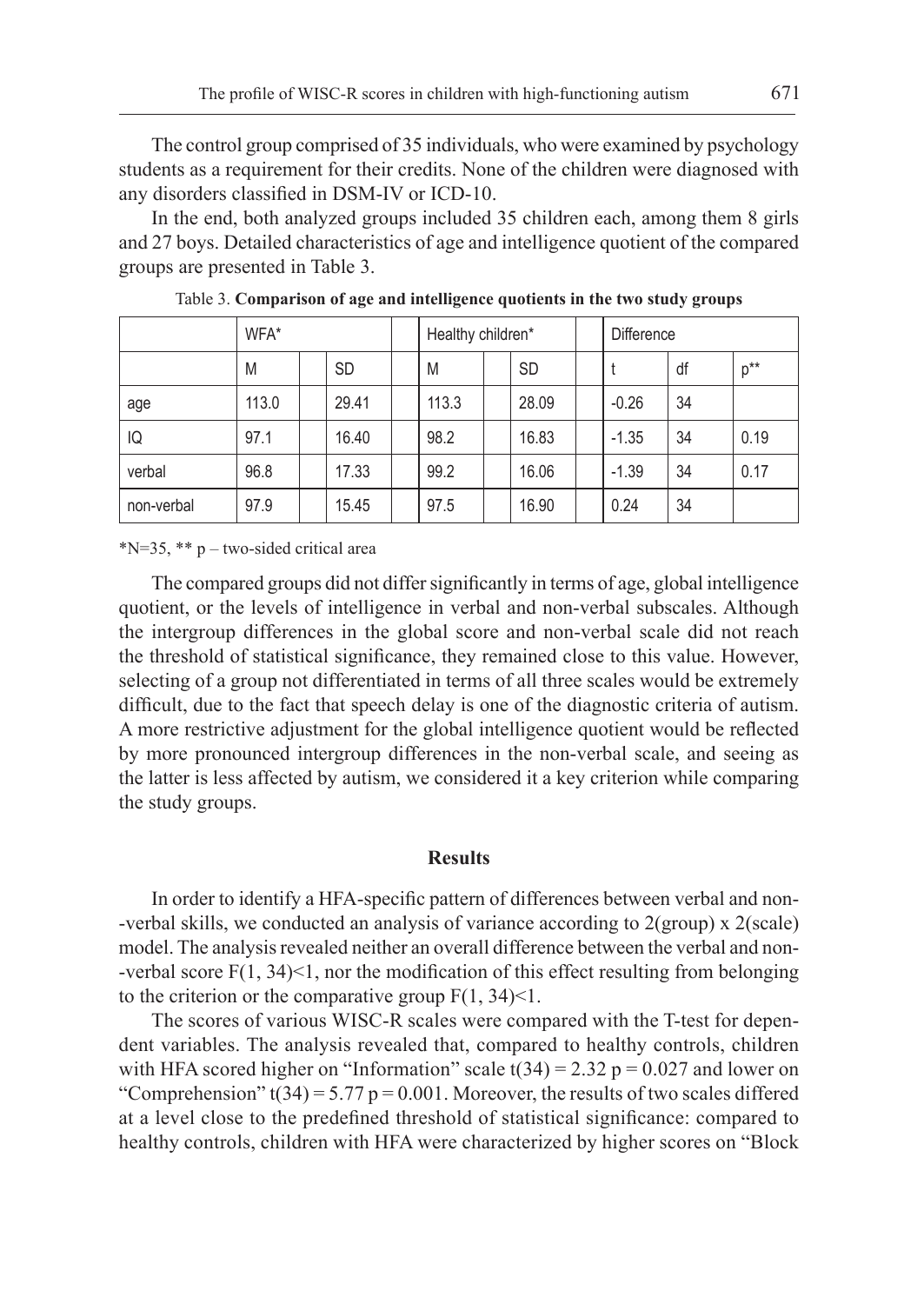design" scale  $t(34) = 1.88$  p = 0.069<sup>2</sup>, and lower scores on "Object assembly" scale  $t(34) = 1.71$  p = 0.097.

In order to verify whether the intellectual profiles of children from the analyzed groups represented two distinct patterns or rather a similar pattern differing solely with regards to the abovementioned scales, we conducted a repeated measures analysis of variance according to 2 group x 10 scale model. The analysis revealed both group-independent variance of results on various scales  $F(9, 26) = 4.357$ ,  $p = 0.002$ , Eta2 = 0.6, and the effect of interaction pointing to differences between the intellectual profiles of the studied groups  $F(9, 26) = 11.629$ ,  $p = 0.001$ , Eta2 = 0.8. Greater power of the latter effect supports the hypothesis on the distinctness of the compared profiles.

|                     |       | WFA*      |       | Healthy children* |         |    |          |
|---------------------|-------|-----------|-------|-------------------|---------|----|----------|
|                     | M     | <b>SD</b> | M     | <b>SD</b>         | t       | df | $p^{**}$ |
| Information         | 11.09 | 3.838     | 9.54  | 3.346             | 2.32    | 34 | 0.027    |
| <b>Similarities</b> | 10.40 | 2.648     | 10.17 | 3.073             | 0.36    | 34 |          |
| Arithmetic          | 9.51  | 4.604     | 9.49  | 3.45              | 0.04    | 34 |          |
| Vocabulary          | 8.97  | 4.127     | 8.97  | 2.965             | 0.00    | 34 |          |
| Comprehension       | 7.06  | 3.589     | 10.86 | 3.3               | $-5.77$ | 34 | 0.001    |
| Picture completion  | 8.60  | 3.155     | 8.86  | 3.499             | $-0.35$ | 34 |          |
| Picture arrangement | 10.74 | 3.988     | 9.97  | 3.356             | 1.19    | 34 | 0.243    |
| <b>Block design</b> | 10.89 | 3.169     | 9.69  | 3.261             | 1.88    | 34 | 0.069    |
| Object assembly     | 8.94  | 2.743     | 9.89  | 2.888             | $-1.71$ | 34 | 0.097    |
| Coding              | 9.03  | 3.527     | 9.43  | 3.475             | $-0.59$ | 34 |          |

Table 4. **Comparison of the intellectual profiles of children with HFA and healthy controls**

 $*N=35$ ,  $** p$  – two-sided critical area

In order to characterize the profiles of both groups, the scores of various subscales were compared to one another. In the case of individuals with HFA, the scores for "Comprehension" were the lowest and significantly differed from all the remaining scales. The results for another two scales, "Picture completion" and "Object assembly", proved significantly lower than the scores for "Similarities", "Picture arrangement", "Block design", and "Information". The scores for "Vocabulary" and "Coding" were lower than only three other scales: "Picture arrangement", "Block design", and "Infor-

<sup>2</sup> Analogous differences were observed in previously mentioned studies, which enabled us to formulate a directional hypothesis and verify it with one-sided test the results, which should be considered significant at  $p = 0.035$ .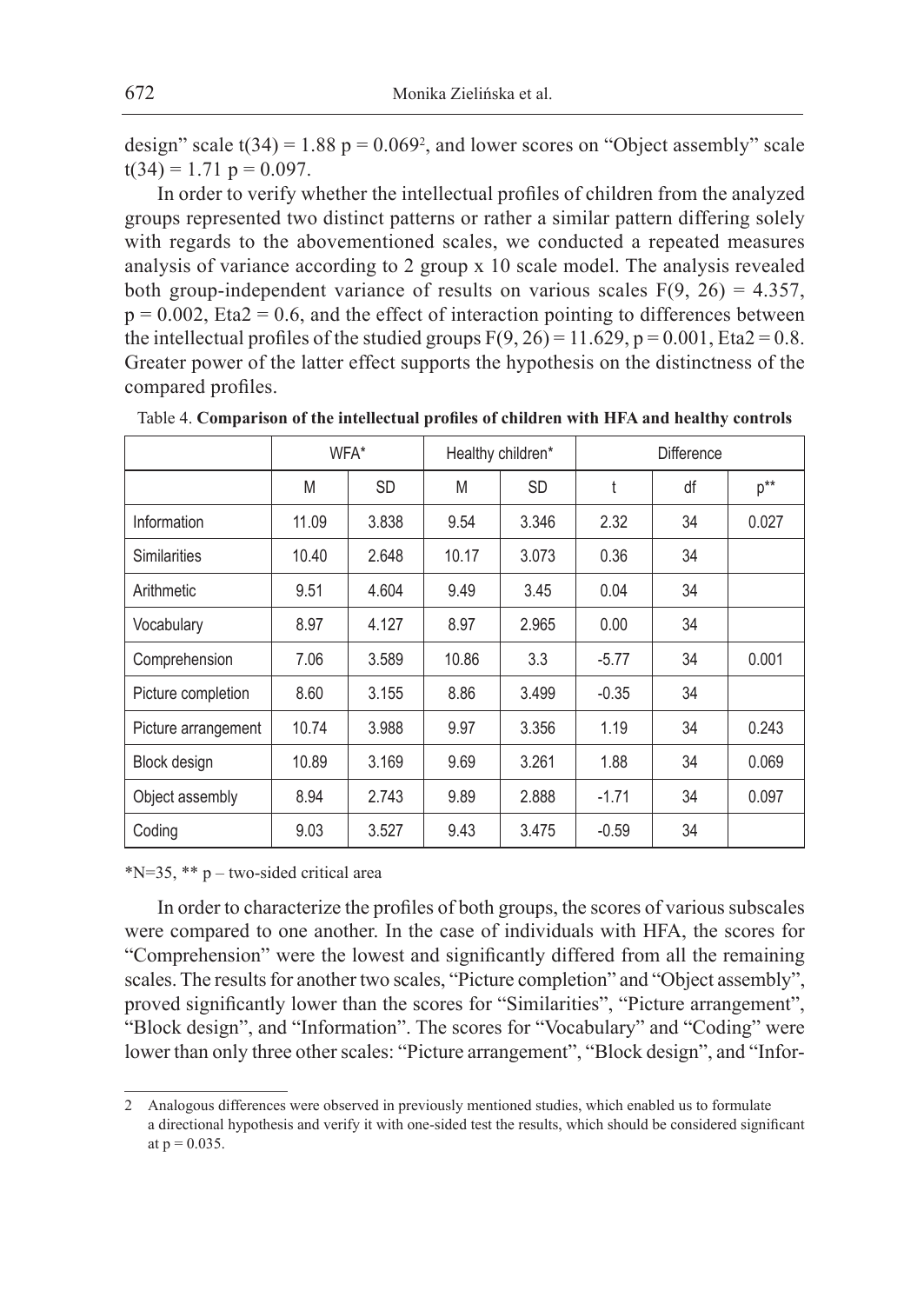mation", and the scores for "Arithmetic" proved significantly lower only compared with "Information". The scores for "Similarities", "Picture arrangement", "Block design", and "Information" did not differ significantly from each other. However, the scores for "Similarities" turned out to be higher than those for "Picture completion" and "Object assembly", and the scores for "Picture arrangement" and "Block design" were also significantly higher than the results of "Vocabulary" and "Coding". Finally, the score for "Information" proved higher than the results for the "Arithmetic" scale.

As expected, the scores of healthy controls showed less varied. The scores for "Vocabulary" proved the lowest, being significantly lower than the results for the "Similarities" and "Comprehension" scales. The scores for "Picture completion", "Coding", "Arithmetic", and "Information" turned out to be significantly lower only compared to "Comprehension". The scores for "Block design", "Object assembly", and "Picture arrangement" did not differ significantly from the results for any other scale. The results for the "Similarities" scale proved significantly higher only compared to the results for the "Vocabulary" scale, and those for "Comprehension" were also significantly higher than the outcomes for the "Picture completion", "Coding", "Arithmetic", and "Information" scales.

### **Discussion**

The results of our study confirmed the most typical observations from previous research on the English-speaking population of children with HFA. Firstly, we did not observe any significant differences between the levels of verbal and non-verbal intelligence of children with HFA. Secondly, the variance of the intellectual profile of children with autism turned out to be higher than that of normally developing children. Thirdly, our findings confirmed the assumption that children with HFA are most likely to score the lowest in the "Comprehension" subtest and the highest in the "Block design" subtest.

Multidimensional character of the WISC test suggests that its results should be interpreted in terms of specific cognitive functions. Synthesis of information represents a common component of "Comprehension", "Object assembly" and "Picture arrangement" subtests, the deficits of which were reported by other authors [op cit.]. It is dysfunction of this cognitive operation which seems to constitute quite common feature of autism. This conclusion is consistent with the fact that individuals with autism spectrum disorders prefer analytical rather than the global mode of information processing [32]; this is also in agreement with higher scores of "Block design" subtest, that requires identification of patterns, i.e. analytical skills. High scores of "Information" scale suggest that due to well-functioning memory, some of autism-related deficits of cognitive apparatus can be compensated by knowledge. Memory seems to be the principal cognitive asset of individuals with autism, as it is also involved during performing tasks included in "Block design" and "Digit span" subtests, both identified by other authors as the strengths of this group of patients. It would be interesting to identify a component of memory which constitutes the main asset of patients with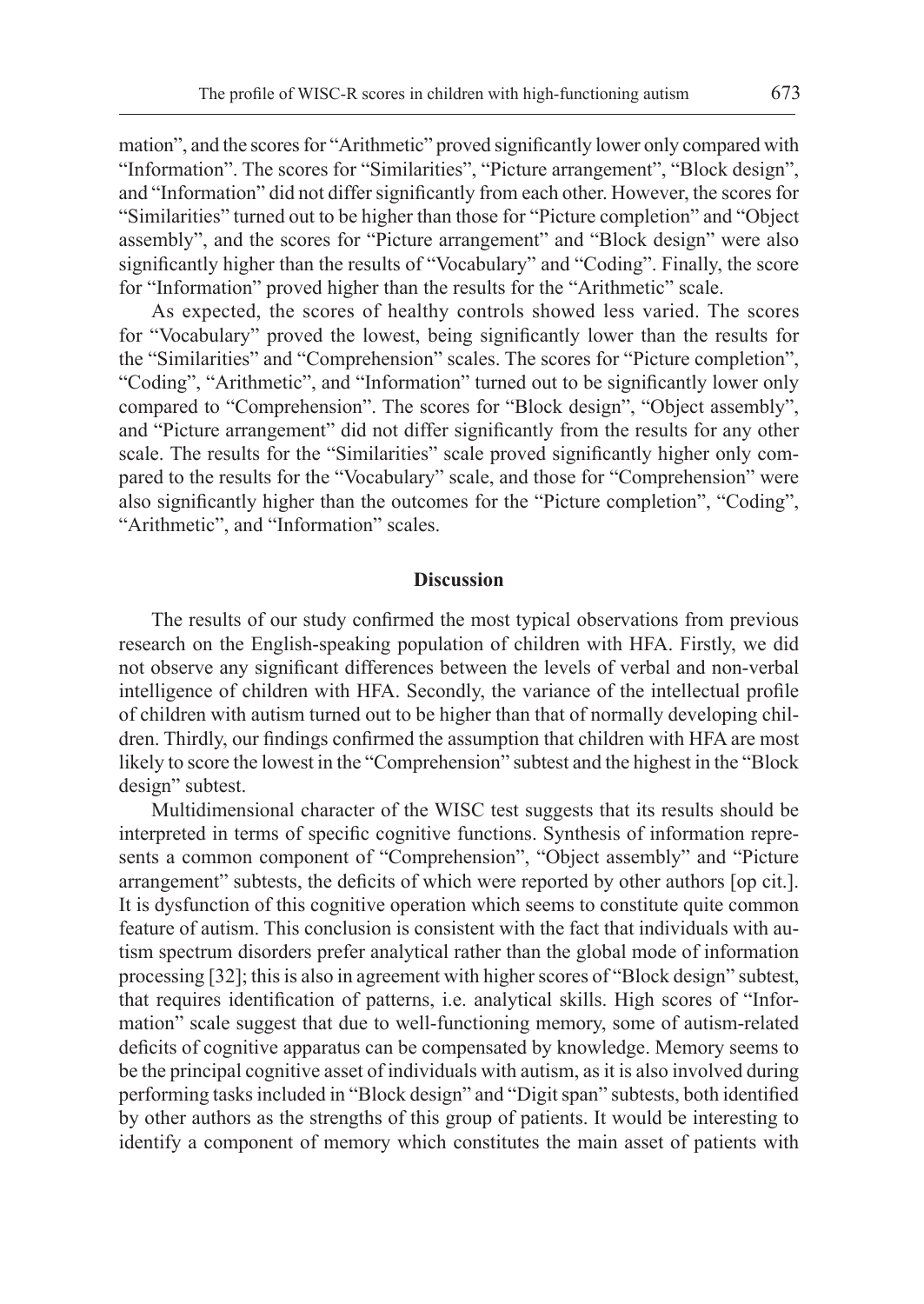autism. However, answering this question solely on the basis of WISC-R test results would be solely a speculation.

The unique way of cognitive functioning of children with autism should reflected in therapeutic programs developed for this group of patients. Importantly, all deficit behaviors should be counterbalanced by strengths of a child. Therefore, one should build social and verbal behaviors on the basis of well-functioning memory of autistic patients. Furthermore, patients from this group will likely absorb visual-spatial material better than any other type if information. In practical terms this means that a material presented to a child should comprise true objects or their pictures. Noticeably, any social skills should be practiced as a role-playing or involvement in real-life situations. It should be also remembered that analytical character of cognition modulates autism patients' ability to generalize gained knowledge. Consequently, the process of generalization should be planned in detail as an integral part of therapeutic process. Importantly, all new terms should be implemented on many various designations and practiced situations should take place under a number of various conditions.

Obviously, our observations illustrate some expected trends in the scores of WISC-R intelligence tests, rather than constitute an unambiguous diagnostic hint. Thus, it should be remembered that any results differing from those reported above do not exclude the presence of autism in a given patient.

Nevertheless, the knowledge of these most typical tendencies will help us avoid frequently misleading "common sense-based" conclusions. For example, if disorders of speech represent one out of three principal manifestations of autism, one could expect that the verbal intelligence should be lower than the levels of performance intelligence. However, as shown above, both our research and a number of previous studies revealed that such effect is unlikely.

#### **References**

- 1. Pisula E. *Małe dziecko z autyzmem*. Gdańsk: Gdańskie Wydawnictwo Psychologiczne; 2005.
- 2. Oliveras-Rentas RE, Kenworthy L, Roberson III RB, Martin A, Wallace GL. *WISC-IV profile in high-functioning autism spectrum disorders: impaired processing speed is associated with increased autism communication symptoms and decreased adaptive communication abilities*. J. Autism Dev. Disord. 2012; 42: 655–664.
- 3. Frith U. *Autyzm. Wyjaśnienie tajemnicy*. Gdańsk: Gdańskie Wydawnictwo Psychologiczne; 2008.
- 4. Jaklewicz H. *Całościowe zaburzenia rozwojowe*. W: Namysłowska I. red. *Psychiatria dzieci i młodzieży*. Warszawa: Wydawnictwo Lekarskie PZWL; 2005. s. 110–129.
- 5. Krasowicz-Kupis G, Wiejak K. *Krótkie wykłady z psychologii. Skala inteligencji Wechslera dla dzieci WISC-R w praktyce psychologicznej*. Warszawa: Wydawnictwo Naukowe PWN; 2012.
- 6. Koegel LK, Koegel RL, Smith A. *Variables related to differences in standardized test outcomes for children with autism*. J. Autism Dev. Disord. 1997; 27: 233–244.
- 7. Koyama T, Tachimori H, Osada H, Kurita H. *Cognitive and symptom profiles in high-functioning pervasive developmental disorder not otherwise specified and attention-deficit/hyperactivity disorder*. J. Autism Dev. Disord. 2006; 36(3): 374–380.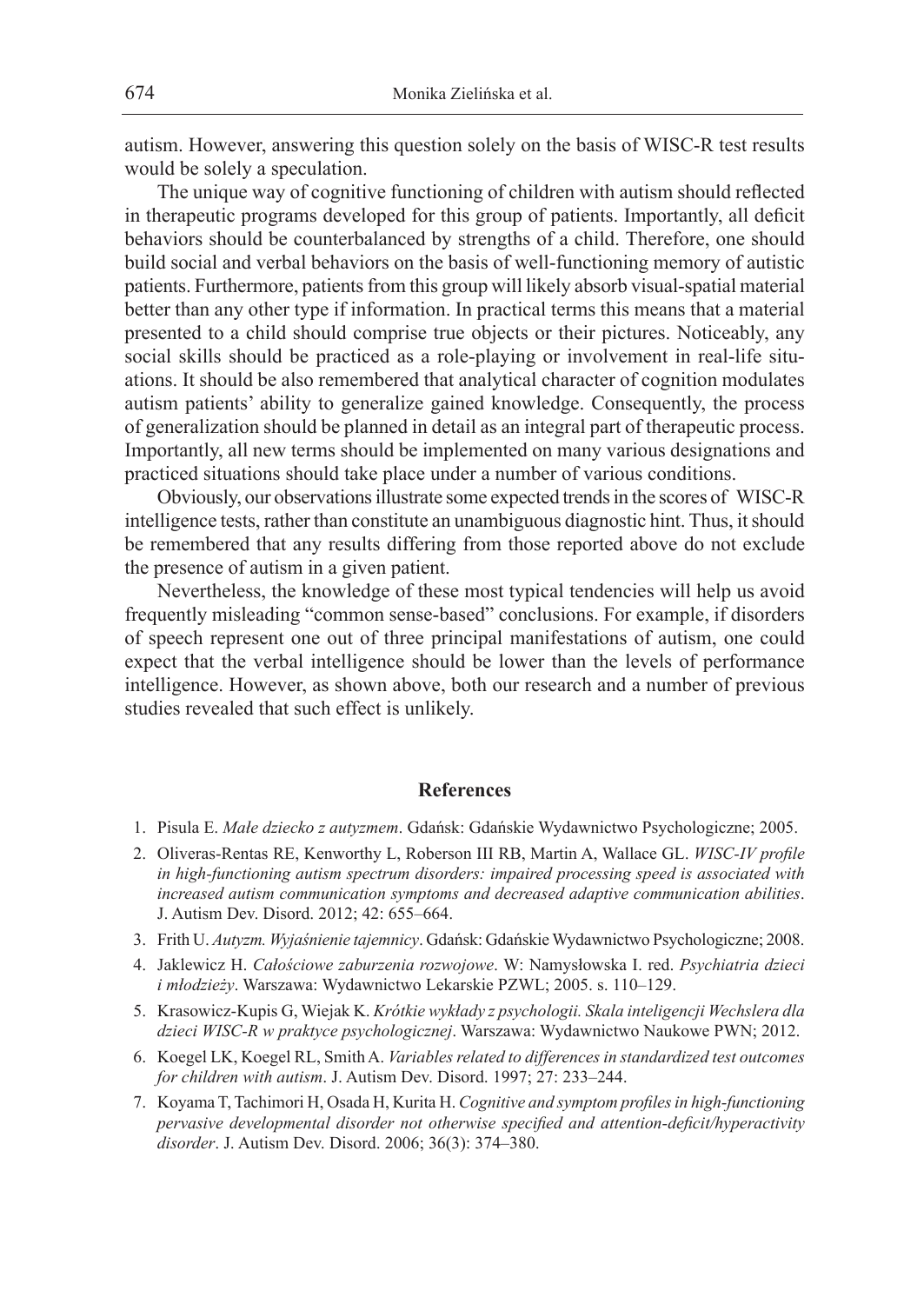- 8. Mayes SD, Calhoun SL. *WISC-IV and WIAT-II profiles in children with high- functioning autism*. J. Autism Dev. Disord. 2008; 38: 428–439
- 9. Flanagan DP, Kaufman AS. *Essentials of psychological assessment. Volume 56: Essentials of WISC-IV assessment.* Hoboken, New Jersey: John Wiley & Sons, Inc.; 2009.
- 10. Siegel DJ, Minshew NJ, Goldstein G. *Wechsler IQ profiles in diagnosis of high-functioning autism*. J. Autism Dev. Disord. 1996; 26: 389–406.
- 11. Tymchuk AJ, Simmons JQ, Neafsey S. *Intellectual characteristics of adolescent childhood psychotics with high verbal ability*. J. Ment. Defic. Res. 1977; 21(2): 133–138.
- 12. Freeman BJ, Lucas JC, Fomess SR, Ritvo ER. *Cognitive processing of high-functioning autistic children.; Comparing the K-ABC and the WlSC-R*. J. Psychoeduc. Assess. 1985; 4: 357–362.
- 13. Asarnow RF, Tanguay PE, Bott L, Freeman BJ. *Patterns of intellectual functioning in nonretarded autistic and schizophrenic children*. J. Child Psychol. Psychiatry 1987; *28:* 273–280.
- 14. Narita T, Koga Y. *Neuropsychological assessment of childhood autism*. Adv. Biol. Psychiatr. 1987; 16: 156–170.
- 15. Ohta M. *Cognitive disorders of infantile autism: A study employing the WISC, spatial relationship conceptualization, and gesture imitations*. J. Autism Dev. Disord. 1987; 17(1): 45–62.
- 16. Rumsey JM, Hamburger SD. *Neuropsychological findings in high-functioning men with infantile autism, residual state*. J. Clin. Exp. Neuropsychol. 1988; 10: 2I0–22L.
- 17. Lincoln AJ, Courchesne E, Kilman BA, Elmasian R, Allen M. *A study of intellectual abilities in high-functioning people with autism*. J. Autism Dev. Disord. 1988; 18: 504–524.
- 18. Allen HM, Lincoln AJ, Kaufman AA. *Sequential and simultaneous processing abilities of highfunctioning autistic and language impaired*. J. Autism Dev. Disord. 1991; 21: 483–502.
- 19. Yirmiya NS, Marian D. *High functioning individuals with autism: Diagnosis, empirical findings, and theoretical issues*. Clin. Psychol. Rev. 1991; 11(6): 669–683.
- 20. Venter A, Lord C, Schopler E. *A follow-up study of high-functioning autistic children*. J. Child Psychol. Psychiatry 1992; 33: 489–507.
- 21. Happe FGE. *Wechsler IQ profile and theory of mind in autism: A research note*. J. Child Psychol. Psychiatry 1994; 35: 1461–1471.
- 22. Bailey A, Philips W, Rotter M. *Autism: Towards an integration of clinical, genetic, neuropsychological and neurobiological perspectives*. J. Child Psychol. Psychiatry 1996; 37: 89–126.
- 23. Szatmari P, Tuff L, Finlayson MA, Bartolucci G. *Asperger's syndrome and autism: neurocognitive aspects*. J. Am. Acad. Child Adolesc. Psychiatry 1990; 29(1): 130–136.
- 24. Rumsey JM. *Neuropsychological studies of high-level autism*. W: Schopler E, Mesibov G. red. *High-functioning individuals with autism*. New York: Plenum Press; 1992. s. 41–64.
- 25. Shah A, Frith U. *Why do autistic individuals show superior performance on the block design task?* J. Child Psychol. Psychiatry 1993; 34: 1351–1364.
- 26. Lockyer L, Rutter M. *A five- to fifteen-year follow-up study of infantile psychosis. IV. Patterns of cognitive ability*. Br. J. Soc. Clin. Psychol. 1970; 9(2): 152–163.
- 27. Bowler DM. *"Theory of mind" in Asperger's syndrome*. J. Child Psychol. Psychiatry 1992; 33(5): 877–893.
- 28. Schneider SG, Asarnow RF. *A comparison of cognitive/neuropsychological impairments of nonretarded autistic and schizophrenic children*. J. Abnorm. Child Psychol. 1987; 15: 29–46.
- 29. Minshew NJ, Goldstein G, Muenz LR, Patyno JB. *Neuropsychological functioning in nonmentally retarded autistic individuals*. J. Clin. Exp. Neuropsychol*.* 1992; 14: 749–761.